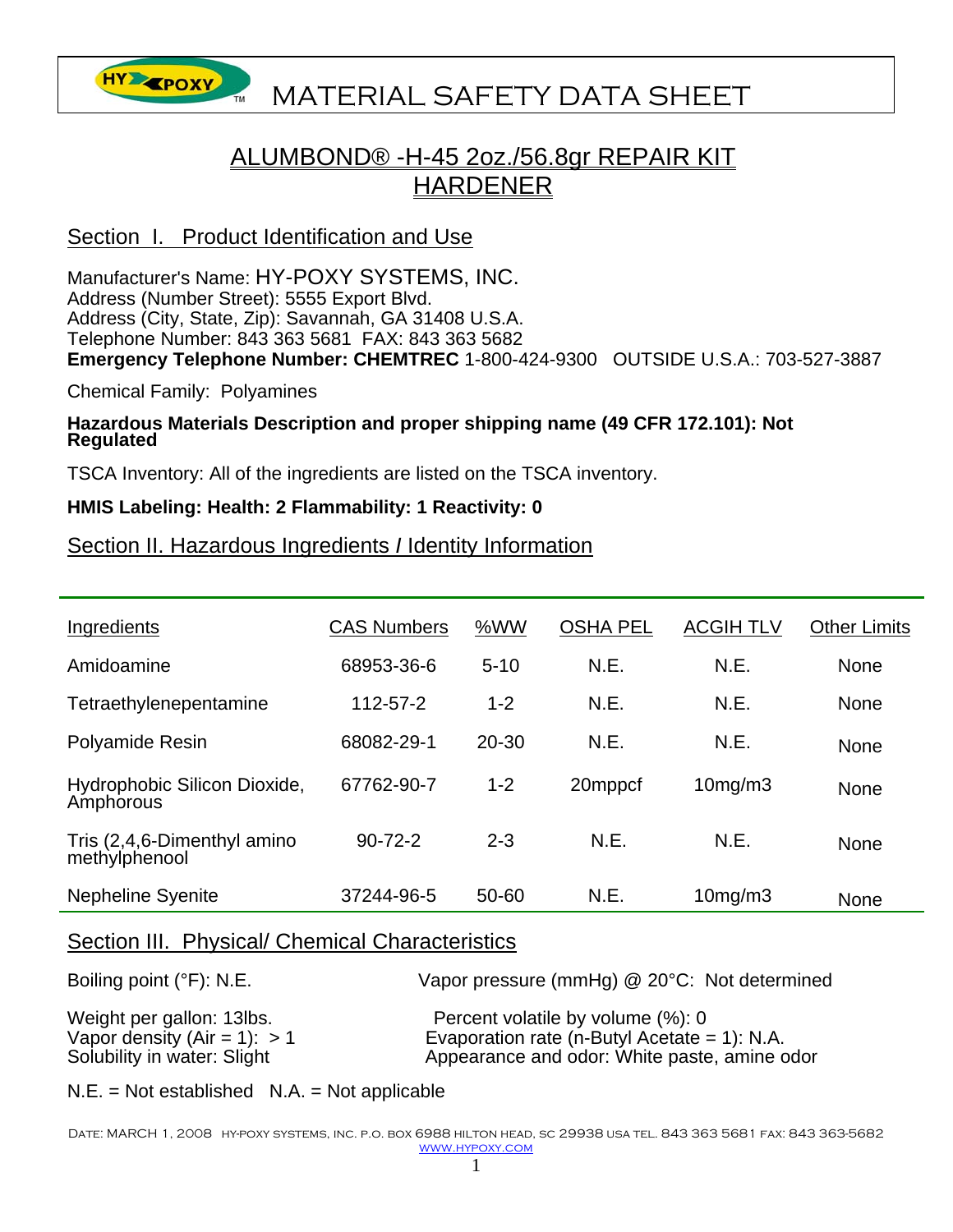

## Section IV. Fire and Explosion Hazard

Flash point (method used): > 240°F (PMCC) Flammable limits: Upper: N.E. Lower: N.E.

Extinguishing media: Use water fog, foam, carbon dioxide (CO2) or dry chemical Special fire fighting procedures: Wear self-contained breathing apparatus and complete personal protective equipment. Remove all ignition sources. Use a water spray to cool fire exposed containers.

Unusual fire and explosive hazards: Closed containers may rupture(due to buildup of pressure) when exposed to extreme heat. Toxic fumes will be evolved if this material burns.

 $N.E. = Not established N.A. = Not applicable$ 

## Section V. Health Hazard Data

Primary route(s} of entry: Ingestion, skin absorption, inhalation, eyes

Health hazard/effects of over exposure:

Inhalation: Heated vapors may cause respiratory irritation.

Eyes: Moderately irritating.

Skin: Mildly irritating. May cause allergic reaction evidenced by rashes.

Ingestion: No specific information. Slightly toxic.

Chronic Effects of Overexposure: Prolonged contact with the skin may result in skin irritation and sensitization.

Carcinogenicity: This material is not considered to be carcinogenic by NTP, IARC or OSHA. Mutagenicity (Ames Test): Both positive and negative results for CAS# 25068-38-6.

Medical conditions aggravated by exposure: Pre-existing eye, skin and respiratory disorders may be aggravated by exposure to this product. Pre-existing skin or lung allergies may increase the chance of developing increased allergy symptoms.

Emergency and first aid procedures:

Inhalation: In case of exposure to a high concentration of vapor or mist, remove person to fresh air. Get medical attention if effects persist. Administer oxygen if necessary.

Eyes: Flush with plenty of water for at least 15 minutes and seek immediate medical attention. Skin: Remove contaminated clothing and wash contact area with soap and water. Wash clothing before reuse and discard contaminated leather articles. Get medical attention if swelling or reddening occurs.

Ingestion: If appreciable quantities are swallowed, seek medical attention. Do not induce vomiting. Dilute by giving water or milk to drink if victim is conscious.

## Section VI. Reactivity Data

Stability: Stable Conditions to avoid: Excessive heat.

Incompatibility (Materials to avoid}: Strong oxidizing agents and mineral acids. Uncontrolled curing with amine curing agents in masses greater than 2 inches thick.

Hazardous decomposition products: Fumes produced when heated to decomposition may include: carbon monoxide, carbon dioxide, ammonia, and nitrogen oxides.

Hazardous polymerization: Will not occur.